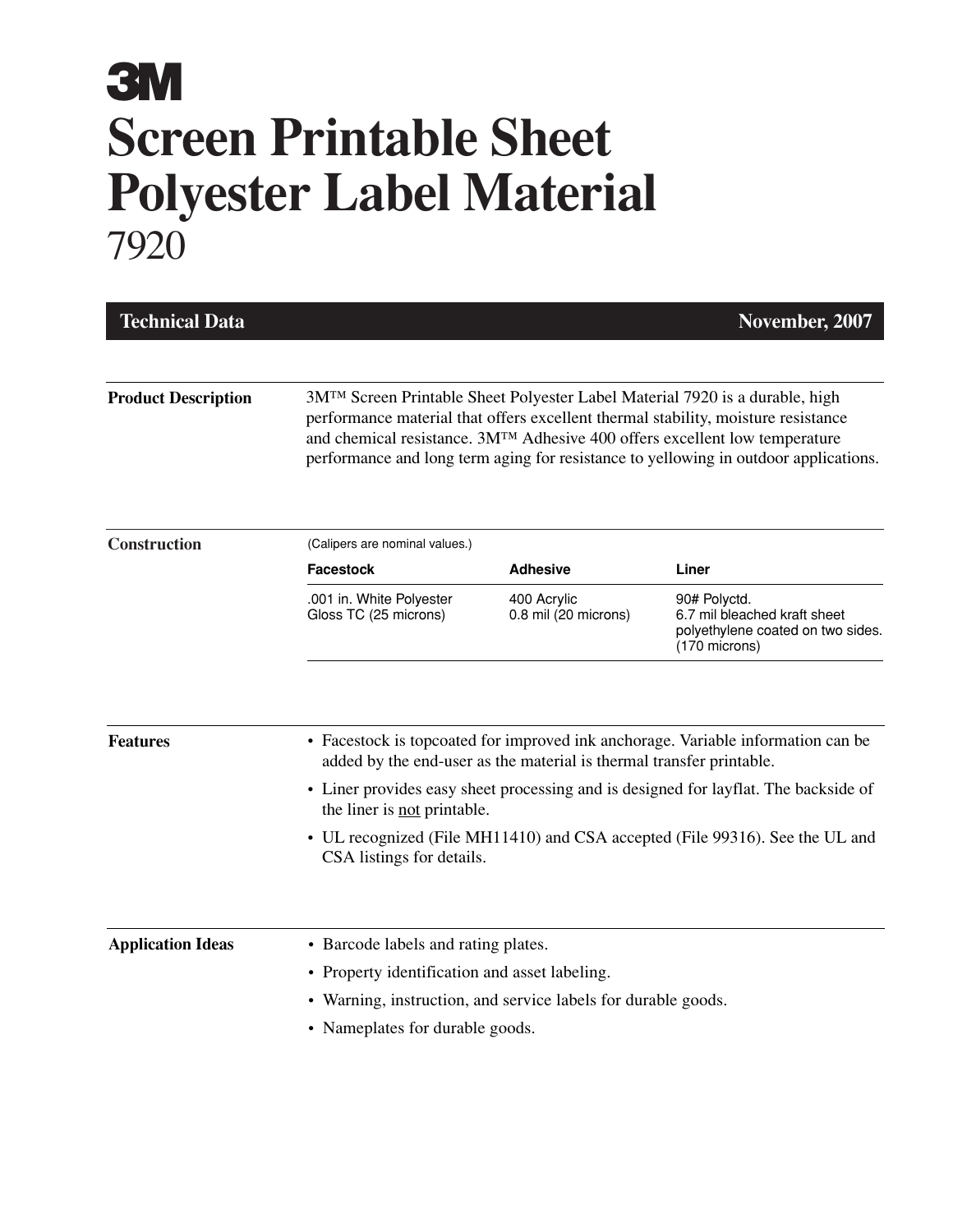#### **Typical Physical Properties**

**Note: The following technical information and data should be considered representative or typical only and should not be used for specification purposes.**

| <b>Adhesive Coat Weight</b>                      | 1.08 to 1.62 g/100 in. <sup>2</sup>                                                                                                                                                                                                                                                                                                                                                                                                                                                                                    | TM-2279                                                   |  |  |
|--------------------------------------------------|------------------------------------------------------------------------------------------------------------------------------------------------------------------------------------------------------------------------------------------------------------------------------------------------------------------------------------------------------------------------------------------------------------------------------------------------------------------------------------------------------------------------|-----------------------------------------------------------|--|--|
| <b>Release Range</b>                             | 10 to 70 g/2 in.                                                                                                                                                                                                                                                                                                                                                                                                                                                                                                       | TLMI Method, 180° removal, 300 in./min.                   |  |  |
| <b>Service Temperature</b>                       |                                                                                                                                                                                                                                                                                                                                                                                                                                                                                                                        | -60°F to 250°F (-51°C to 121°C) See Environmental Section |  |  |
| <b>Minimum Application</b><br><b>Temperature</b> | $10^{\circ}$ F (-12 $^{\circ}$ C)                                                                                                                                                                                                                                                                                                                                                                                                                                                                                      |                                                           |  |  |
| Convertability                                   | Low temperature, high clarity 3M™ Acrylic Adhesive 400 is<br>specifically designed to be compatible with a variety of print methods<br>and overlaminate applications. When converting labels for thermal<br>transfer applications, care should be taken with regard to proper<br>roll tensions, handling and storage conditions. Please refer to<br>the die cutting/converting section of this data page or the<br>"Guide to Converting and Handling Label Products"<br>technical bulletin for additional information. |                                                           |  |  |

**Typical Peel Adhesion Properties**

**Adhesion:** 180° peel test procedure is ASTM D 3330. 90° peel test procedure is ASTM D 3330 modified for the angle change.

|                        | <b>Initial</b><br>(10 Minute Dwell/RT) |            |                 | <b>Conditioned for 3 Days at</b><br>Room Temperature 72°F (22°C) |            |            |                 |            |
|------------------------|----------------------------------------|------------|-----------------|------------------------------------------------------------------|------------|------------|-----------------|------------|
|                        | 180 $^{\circ}$ Peel                    |            | $90^\circ$ Peel |                                                                  | 180° Peel  |            | $90^\circ$ Peel |            |
| <b>Surface</b>         | $Oz$ ./In.                             | $N/100$ mm | $Oz$ ./In.      | $N/100$ mm                                                       | $Oz$ ./In. | $N/100$ mm | $Oz$ ./In.      | $N/100$ mm |
| Stainless Steel        | 29                                     | 32         | 23              | 25                                                               | 41         | 45         | 32              | 35         |
| Polycarbonate          | 33                                     | 36         | 28              | 31                                                               | 39         | 43         | 37              | 40         |
| Polypropylene          | 27                                     | 30         | 19              | 21                                                               | 29         | 32         | 26              | 28         |
| Glass                  | 32                                     | 35         | 24              | 26                                                               | 40         | 44         | 40              | 44         |
| <b>HD Polyethylene</b> | 12                                     | 13         | 8               | 9                                                                | 14         | 15         | 12              | 13         |
| LD Polyethylene        | 11                                     | 12         | 9               | 10                                                               | 14         | 15         | 17              | 19         |

|                        | <b>Conditioned for 3 Days at</b><br>120F (49°C) |                                     |            | Conditioned for 24 hours at 90°F<br>(32°C) at 90% Relative Humidity |            |            |                 |            |
|------------------------|-------------------------------------------------|-------------------------------------|------------|---------------------------------------------------------------------|------------|------------|-----------------|------------|
|                        |                                                 | $180^\circ$ Peel<br>$90^\circ$ Peel |            |                                                                     | 180° Peel  |            | $90^\circ$ Peel |            |
| <b>Surface</b>         | $Oz$ ./In.                                      | $N/100$ mm                          | $Oz$ ./In. | $N/100$ mm                                                          | $Oz$ ./In. | $N/100$ mm | $Oz$ ./In.      | $N/100$ mm |
| <b>Stainless Steel</b> | 46                                              | 50                                  | 38         | 42                                                                  | 67         | 73         | 33              | 36         |
| Polycarbonate          | 26                                              | 28                                  | 27         | 30                                                                  | 34         | 37         | 33              | 36         |
| Polypropylene          | 32                                              | 35                                  | 25         | 27                                                                  | 28         | 31         | 21              | 23         |
| Glass                  | 50                                              | 55                                  | 38         | 42                                                                  | 47         | 51         | 26              | 28         |
| <b>HD Polyethylene</b> | 21                                              | 23                                  | 15         | 16                                                                  | 17         | 19         | 15              | 16         |
| LD Polyethylene        | 5                                               | 6                                   | 7          | 8                                                                   | 10         | 11         | 17              | 19         |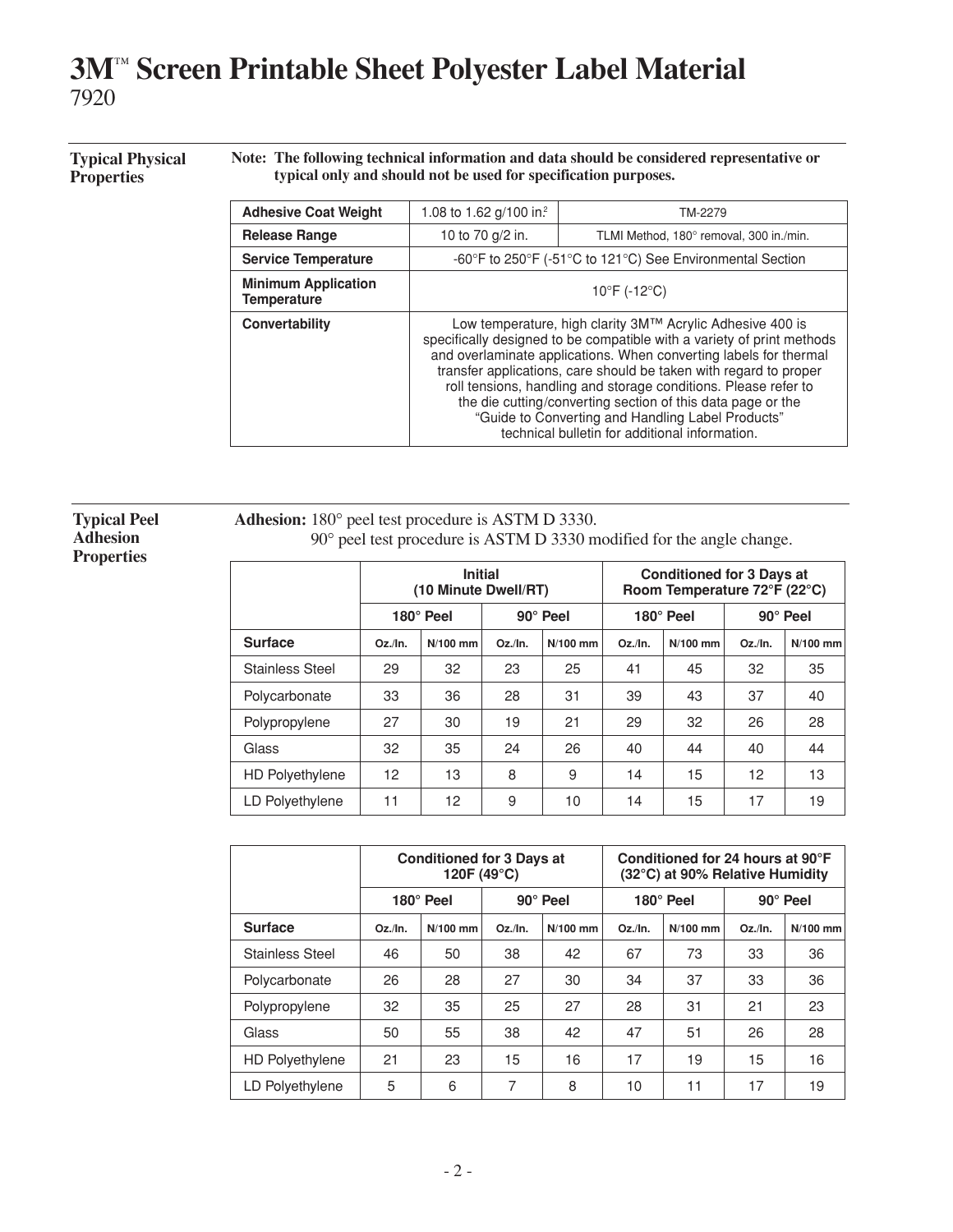#### **Environmental Performance Note: The following technical information and data should be considered representative or typical only and should not be used for specification purposes.**

The properties defined are based on four hour immersions at room temperature (72°F/22°C) unless otherwise noted. Samples were applied to stainless steel panels 24 hours prior to immersion and were evaluated one hour after removal from the solution for peel adhesion. Adhesion measured at 180° peel angle (ASTM D 3330) at 12 inches/minute.

#### **Chemical Resistance:**

|                                              | <b>Adhesion to Stainless Steel</b> |            | Appearance    | <b>Edge Penetration</b> |  |
|----------------------------------------------|------------------------------------|------------|---------------|-------------------------|--|
| <b>Chemical</b>                              | Oz./in.                            | $N/100$ mm | <b>Visual</b> | <b>Millimeters</b>      |  |
| Isopropyl Alcohol                            | 39                                 | 43         | No change     | 0.0                     |  |
| Detergent<br>1% Alconox <sup>®</sup> Cleaner | 42                                 | 46         | No change     | 0.0                     |  |
| Engine Oil (10W30)<br>@ 250°F (121°C)        | 53                                 | 58         | No change     | 2.0                     |  |
| Water for 48 hours                           | 62                                 | 68         | No change     | 0.0                     |  |
| pH 4                                         | 43                                 | 47         | No change     | 0.0                     |  |
| pH 10                                        | 44                                 | 48         | No change     | 0.0                     |  |
| 409 <sup>®</sup> Formula                     | 45                                 | 49         | No change     | 0.0                     |  |
| Toluene                                      | 23                                 | 25         | No change     | 7.0                     |  |
| Acetone                                      | 28                                 | 31         | No change     | 5.0                     |  |
| <b>Brake Fluid</b>                           | 54                                 | 59         | No change     | 0.0                     |  |
| Gasoline                                     | 24                                 | 26         | No change     | 6.0                     |  |
| Diesel Fuel                                  | 39                                 | 43         | No change     | 1.5                     |  |
| <b>Mineral Spirits</b>                       | 34                                 | 37         | No change     | 3.0                     |  |
| <b>Hydraulic Fluid</b>                       | 43                                 | 47         | No change     | 0.0                     |  |

#### **Temperature Resistance:**

300°F (149°C) for 24 hours: no significant visual change -40°F (-40°C) for 10 days: no significant visual change

#### **Humidity Resistance:**

24 hours at 100°F (38°C) and 100% relative humidity: no significant change in

### **Accelerated Aging:**

ASTM D 3611: 96 hours at 150°F (65°C) and 80% relative humidity

appearance or adhesion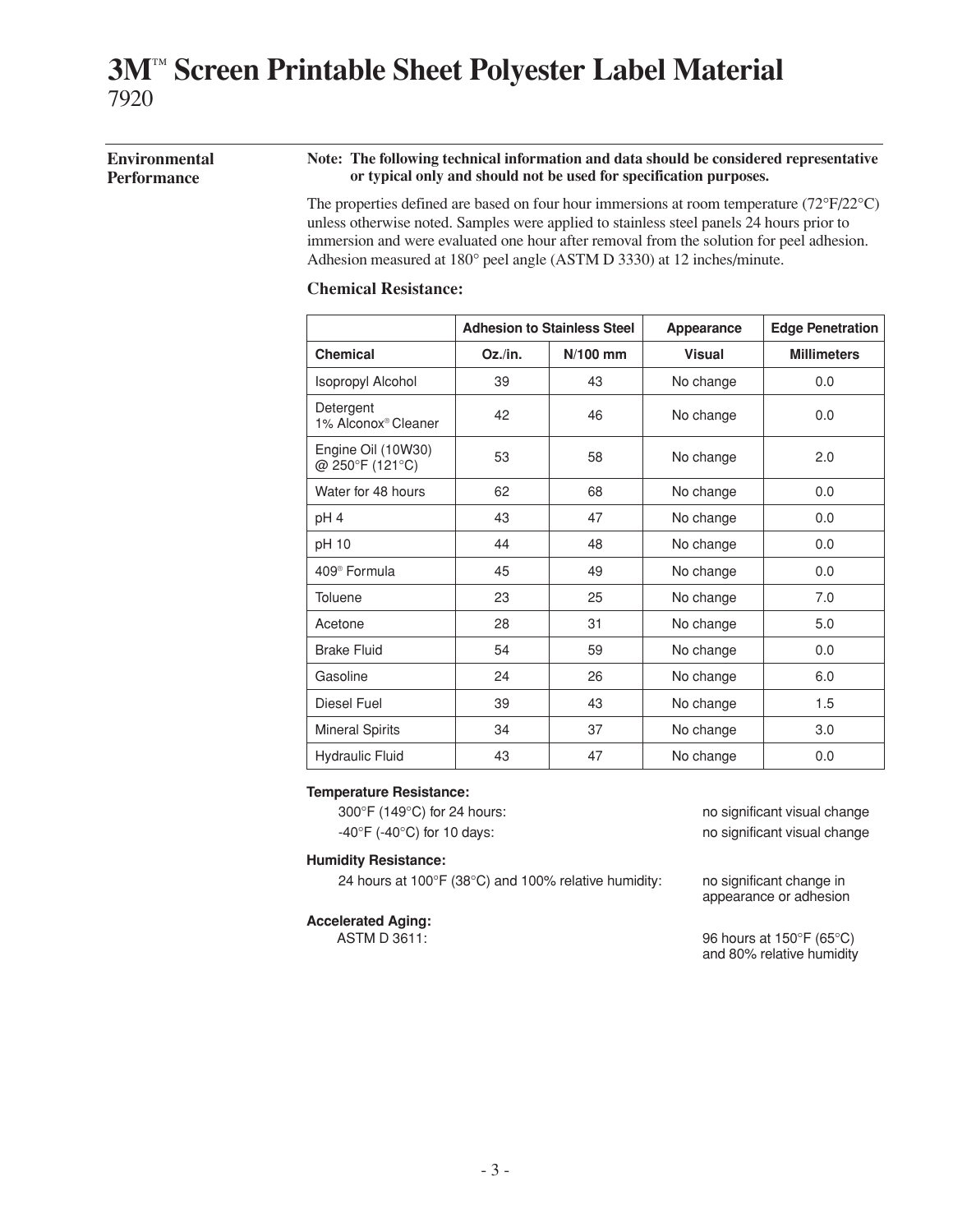| <b>Application</b><br><b>Techniques</b> | For maximum bond strength, the surface should be clean and dry. Typical cleaning<br>solvents are heptane and isopropyl alcohol.*                                                                                                                                                                                                                                                                                                                                                          |
|-----------------------------------------|-------------------------------------------------------------------------------------------------------------------------------------------------------------------------------------------------------------------------------------------------------------------------------------------------------------------------------------------------------------------------------------------------------------------------------------------------------------------------------------------|
|                                         | For best bonding conditions, application surface should be at room temperature or<br>higher. Low temperature surfaces, below 50°F (10°C), can cause the adhesive to<br>become so firm that it will not develop maximum contact with the substrate. Higher<br>initial bonds can be achieved through increased rubdown pressure.                                                                                                                                                            |
|                                         | *When using solvents, read and follow the manufacturer's precautions and directions<br>for use.                                                                                                                                                                                                                                                                                                                                                                                           |
| <b>Printing</b>                         | Material has a topcoating which is receptive to many inks including UV and<br>conventional ink systems. The converter should verify that their ink systems are<br>compatible with the topcoating on the polyester film by testing beforehand. The<br>topcoating is also receptive to other forms of printing including hot stamping and<br>thermal transfer printing. The converter should verify that the method of printing<br>is compatible with the topcoating by testing beforehand. |
| Die Cutting /<br>Converting             | Die cut with steel rule or flatbed dies. The 90# lay-flat liner also allows kiss cutting<br>and back splitting. The converter can cut through the polyester facestock without<br>cutting through the liner. Sheet label materials are not recommended for rotary die<br>cutting and stripping operations.                                                                                                                                                                                 |
| Packaging                               | Finished labels should be stored in plastic bags.                                                                                                                                                                                                                                                                                                                                                                                                                                         |
| <b>Storage</b>                          | Store at room temperature conditions of $72^{\circ}F(22^{\circ}C)$ and $50\%$ relative humidity.                                                                                                                                                                                                                                                                                                                                                                                          |
| <b>Shelf Life</b>                       | If stored under proper conditions, product retains its performance and properties for<br>two years from date of manufacture.                                                                                                                                                                                                                                                                                                                                                              |